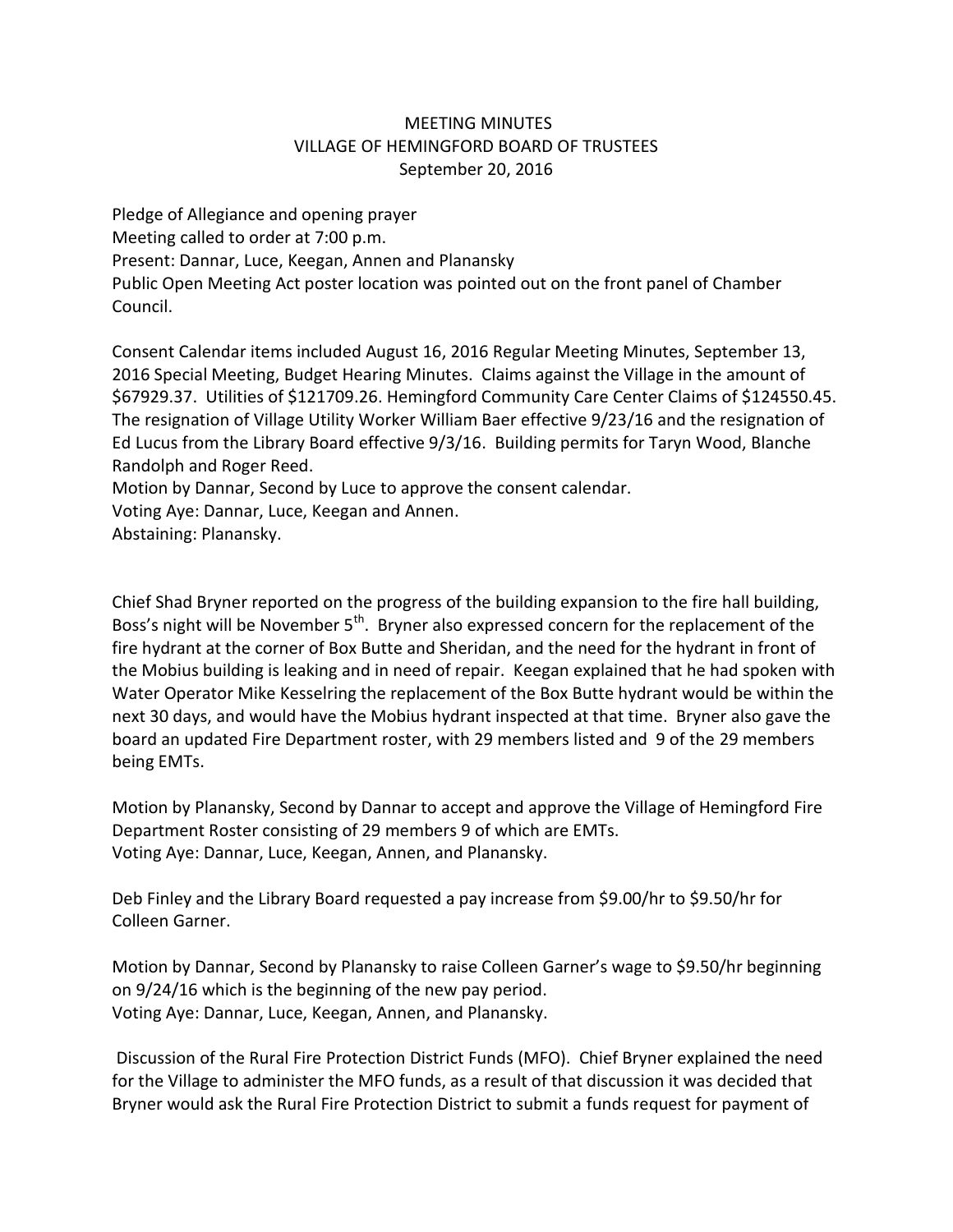those funds to the Village of Hemingford. Upon receipt of that request funds would be dispersed based on budgetary allowances.

During the fiscal year 2014-2015 Village audit the auditors had made a request that the Village adopt a capitalization policy. The Village accountants prepared a standard policy for the capitalization on assets, with a threshold of \$5,000 and a useful life of 5 years or more.

Motion by Dannar, Second by Keegan to approve the Capitalization policy with a threshold for capital assets of \$5000 or more with a useful life of 5 years or more. Individual assets that cost les than \$5000 but operate as a system such as a network or computer system will be capitalized in aggregate.

Voting Aye: Dannar, Luce, Keegan, Annen, and Planansky.

Discussion of the Administrator attending to the personnel matters of the Village of Hemingford. Previously board members had conducted interviews for open positions within the Village, recommended the hiring of new employees and set wages.

Motion by Planansky, Second by Dannar to add the duties of personnel hiring and termination to the role of the Village Administrator. Voting Aye: Dannar, Luce, Keegan, Annen, and Planansky.

Update of the electric rate study and the increase as discussed at the December 2015 board meeting. Ken Luce was wondering the status of this matter. The Village Clerk was directed to speak with Andrew Ross regarding the status of the rate study and the proposed rates.

Trustee Luce would like to have the Utilities Supervisor search the government surplus website for a pick-up for possible purchase. Luce would like the supervisor to be prepared to make a purchase should an appropriate vehicle become available.

Motion by Dannar Second by Luce for the Utility Supervisor to search and have the authority with the approval of the Village Administrator to purchase a utility vehicle with or without a utility tool box up to \$12000.00 using funds after October 1, 2016. Voting Aye: Dannar, Luce, Keegan, Annen, and Planansky.

Motion to Adjourn at 7:50 by Planansky. Second by Dannar Voting Aye: Dannar, Luce, Keegan, Annen, and Planansky.

|                               | 20-Sep-16 VILLAGE |                         |            |
|-------------------------------|-------------------|-------------------------|------------|
| ASSOCIATED SUPPLY COMPANY     |                   | <b>SUP</b>              | \$3,079.27 |
| BANKCARD CENTER               |                   | <b>SUP</b>              | \$581.42   |
| <b>BLUFFS SANITARY SUPPLY</b> |                   | <b>SUP</b>              | \$65       |
| BOX BUTTE DEVELOPMENT CORP    |                   | <b>DUES</b>             | \$458.34   |
| <b>BYTES COMPUTER</b>         |                   | <b>CONTRACT SERVICE</b> | \$37.65    |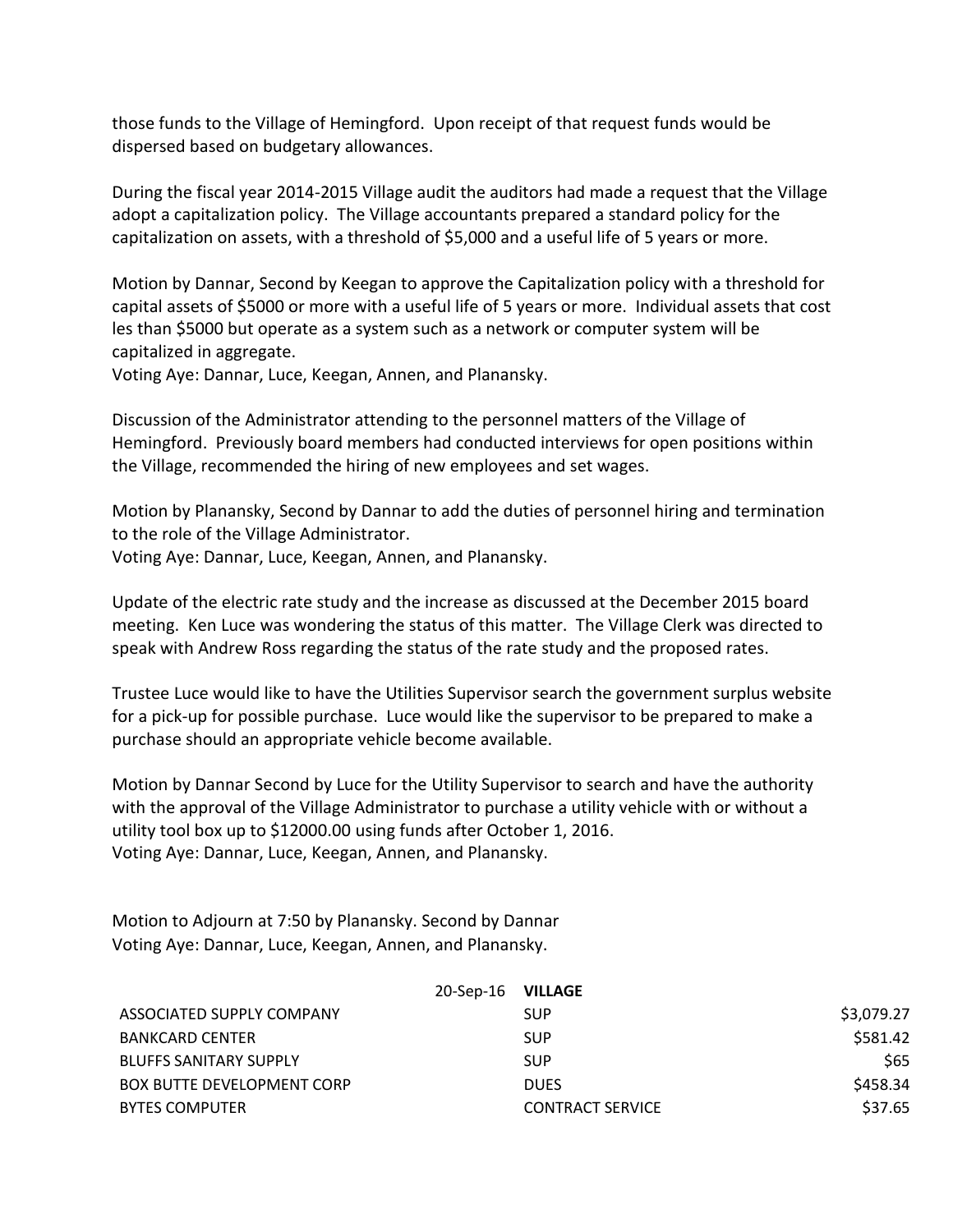| <b>CASELLE</b>                    |           | <b>CONTRACT SERVICE</b> | \$336.34    |
|-----------------------------------|-----------|-------------------------|-------------|
| <b>CDI</b>                        |           | <b>ADVER</b>            | \$145       |
| <b>CENTER POINT LARGE PRINT</b>   |           | <b>SUP</b>              | \$150       |
| <b>FAMILY CIRCLE</b>              |           | <b>SUPCRIPTION</b>      | \$11.98     |
| <b>FARMERS COOP</b>               |           | <b>SUP</b>              | \$160.27    |
| <b>HEMINGFORD COOP TEL</b>        |           | <b>PHONE</b>            | \$1,440.28  |
| <b>HTMC</b>                       |           | <b>ADVER</b>            | \$43.34     |
| LARM                              |           | <b>INS</b>              | \$12,075.14 |
| <b>MARCIES SIGNS &amp; DECALS</b> |           | <b>SUP</b>              | \$13.33     |
| <b>MOBIUS</b>                     |           | <b>INTERNET</b>         | \$25        |
| NEB SAFETY AND FIRE EQUIP         |           | <b>CONTRACT SERVICE</b> | \$10        |
| <b>NTO</b>                        |           | <b>SUP</b>              | \$62.65     |
| <b>PRINT EXPRESS</b>              |           | <b>SUP</b>              | \$26.66     |
| <b>PURCHASE POWER</b>             |           | <b>POSTAGE</b>          | \$152.79    |
| <b>RABENS</b>                     |           | <b>SUP</b>              | \$52        |
| <b>RDJ</b>                        |           | <b>SUP</b>              | \$111.99    |
| <b>READERS DIGEST</b>             |           | <b>SUPSCRIPTION</b>     | \$14.98     |
| <b>ROAN RIVER RETAIL</b>          |           | <b>SUP</b>              | \$5.95      |
| SIMMONS OLSEN LAW FIRM, PC        |           | PRO FEES                | \$3,569.12  |
| <b>SUSIE CHEEK</b>                |           | <b>CONTRACT LABOR</b>   | \$166.68    |
| <b>TASER</b>                      |           | <b>EQUIP</b>            | \$2,460.29  |
| THE LEDGER                        |           | <b>ADVER</b>            | \$122.27    |
| TRITLE PLUMBING                   |           | <b>CONTRACT SERVICE</b> | \$150       |
| <b>VAN DIEST SUPPLY</b>           |           | MOSQ SPRAY              | \$525       |
| <b>VIAERO</b>                     |           | <b>PHONE</b>            | \$209.85    |
| <b>WESTCO</b>                     |           | GAS                     | \$372.57    |
| <b>PAYROLL 08/18/16</b>           |           | <b>PAYROLL</b>          | \$17,165.14 |
| <b>PAYROLL 09/01/16</b>           |           | <b>PAYROLL</b>          | \$12,701.74 |
| <b>PAYROLL 09/15/16</b>           |           | PAYROLL                 | \$11,427.33 |
|                                   |           |                         | \$67,929.37 |
|                                   | 20-Sep-16 | <b>UTILITIES</b>        |             |
| <b>BANKCARD CENTER</b>            |           | <b>SUP</b>              | \$107.79    |
| <b>BOX BUTTE DEVELOPMENT CORP</b> |           | <b>DUES</b>             | \$916.66    |
| <b>BYTES COMPUTER</b>             |           | <b>CONTRACT SERVICE</b> | \$75.30     |
| <b>CASELLE</b>                    |           | <b>CONTRACT SERVICE</b> | \$672.66    |
| <b>CDI</b>                        |           | <b>ADVFR</b>            | \$290       |
| <b>DHHS</b>                       |           | OPER. LIC               | \$115       |
| <b>DHHS</b>                       |           | <b>WATER TESTING</b>    | \$83        |
| <b>FARMERS COOP</b>               |           | <b>SUP</b>              | \$3.32      |
| H&H                               |           | <b>HAULING</b>          | \$4,408.07  |
| HEMINGFORD COOP TEL               |           | <b>PHONE</b>            | \$307.06    |
|                                   |           |                         |             |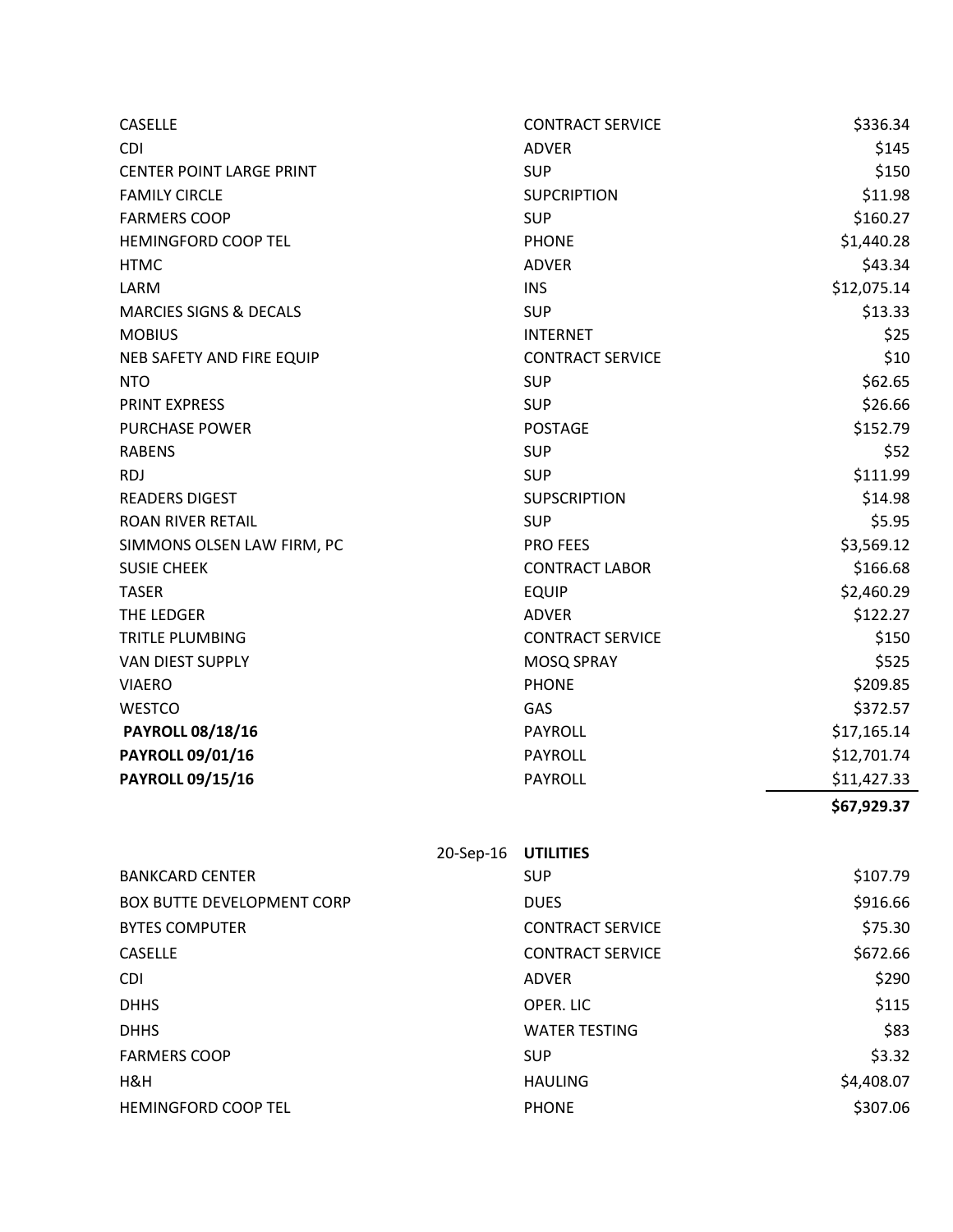| <b>HTMC</b>                       | <b>ADVER</b>            | \$86.66     |
|-----------------------------------|-------------------------|-------------|
| <b>JACKS HANDYMAN SERVICE</b>     | <b>REP</b>              | \$3,850     |
| <b>KRIZ-DAVIS CO</b>              | <b>SUP</b>              | \$903.95    |
| LARM                              | <b>INS</b>              | \$24,150.28 |
| <b>MARCIES SIGNS &amp; DECALS</b> | <b>SUP</b>              | \$26.67     |
| MICHAEL KVAMMME                   | <b>DEPOSIT REFUND</b>   | \$63.44     |
| MIKE KESSELRING                   | <b>CONTRACT LABOR</b>   | \$620       |
| <b>NEB SAFETY AND FIRE EQUIP</b>  | <b>CONTRACT SERVICE</b> | \$20        |
| NORTHWEST PIPE FITTINGS INC       | <b>SUP</b>              | \$54.84     |
| <b>NPPD</b>                       | <b>POWER</b>            | \$58,911.77 |
| <b>NTO</b>                        | <b>SUP</b>              | \$125.28    |
| <b>ONE CALL</b>                   | <b>CONTRACT SERVICE</b> | \$7.89      |
| PRINT EXPRESS                     | <b>SUP</b>              | \$53.34     |
| <b>PURCHASE POWER</b>             | <b>POSTAGE</b>          | \$305.60    |
| <b>RABENS</b>                     | <b>SUP</b>              | \$24.81     |
| <b>SOLUTIONS EAP</b>              | <b>INS</b>              | \$36.85     |
| <b>SOURCE GAS</b>                 | <b>HEAT</b>             | \$37.20     |
| <b>SUSIE CHEECK</b>               | <b>CONTRACT LABOR</b>   | \$333.32    |
| SWANN                             | <b>DISPOSAL</b>         | \$6,191.38  |
| THE LEDGER                        | <b>ADVER</b>            | \$244.53    |
| <b>VIAERO</b>                     | <b>PHONE</b>            | \$138.69    |
| <b>WAL-MART</b>                   | <b>SUP</b>              | \$83.82     |
| <b>WESTCO</b>                     | GAS                     | \$355.18    |
| <b>PAYROLL 08/18/16</b>           | <b>PAYROLL</b>          | \$5,484.20  |
| PAY ROLL 09/01/16                 | PAYROLL                 | \$6,686.09  |
| <b>PAYROLL 091516</b>             | <b>PAYROLL</b>          | \$5,934.61  |

**\$121,709.26** 

|                               | 20-Sep-16 HCCC CLAIMS    |            |
|-------------------------------|--------------------------|------------|
| AFLAC                         | <b>BENEFITS</b>          | \$831.38   |
| A & T ELECTRIC                | <b>SERVICE REPAIR</b>    | \$1,053.39 |
| <b>ALLIED INSURANCE</b>       | <b>INSURANCE</b>         | \$1,961.65 |
| <b>BANK CARD CENTER</b>       | <b>SUPPLIES</b>          | \$204.38   |
| <b>BANK OF THE WEST</b>       | <b>BANK FEES</b>         | \$13.75    |
| <b>BERNIES</b>                | <b>SUPPLIES</b>          | \$58.80    |
| <b>BLOEDORN LUMBER</b>        | <b>SUPPLIES</b>          | \$441.59   |
| <b>BLUE STAUTA</b>            | <b>SOFTWARE</b>          | \$512.00   |
| <b>BLUFFS SANITARY SUPPLY</b> | <b>SUPPLIES</b>          | \$515.48   |
| <b>BRIGGS</b>                 | <b>RESIDENT SUPPLIES</b> | \$192.96   |
| <b>BOX BUTTE CO FAIR</b>      | <b>MARKETING</b>         | \$225.00   |
| <b>BUDS PEST CONTROL</b>      | SERVICE CONTRACT         | \$44.00    |
| <b>COMPUFACT RESEARCH</b>     | <b>RECRUITMENT</b>       | \$55.00    |